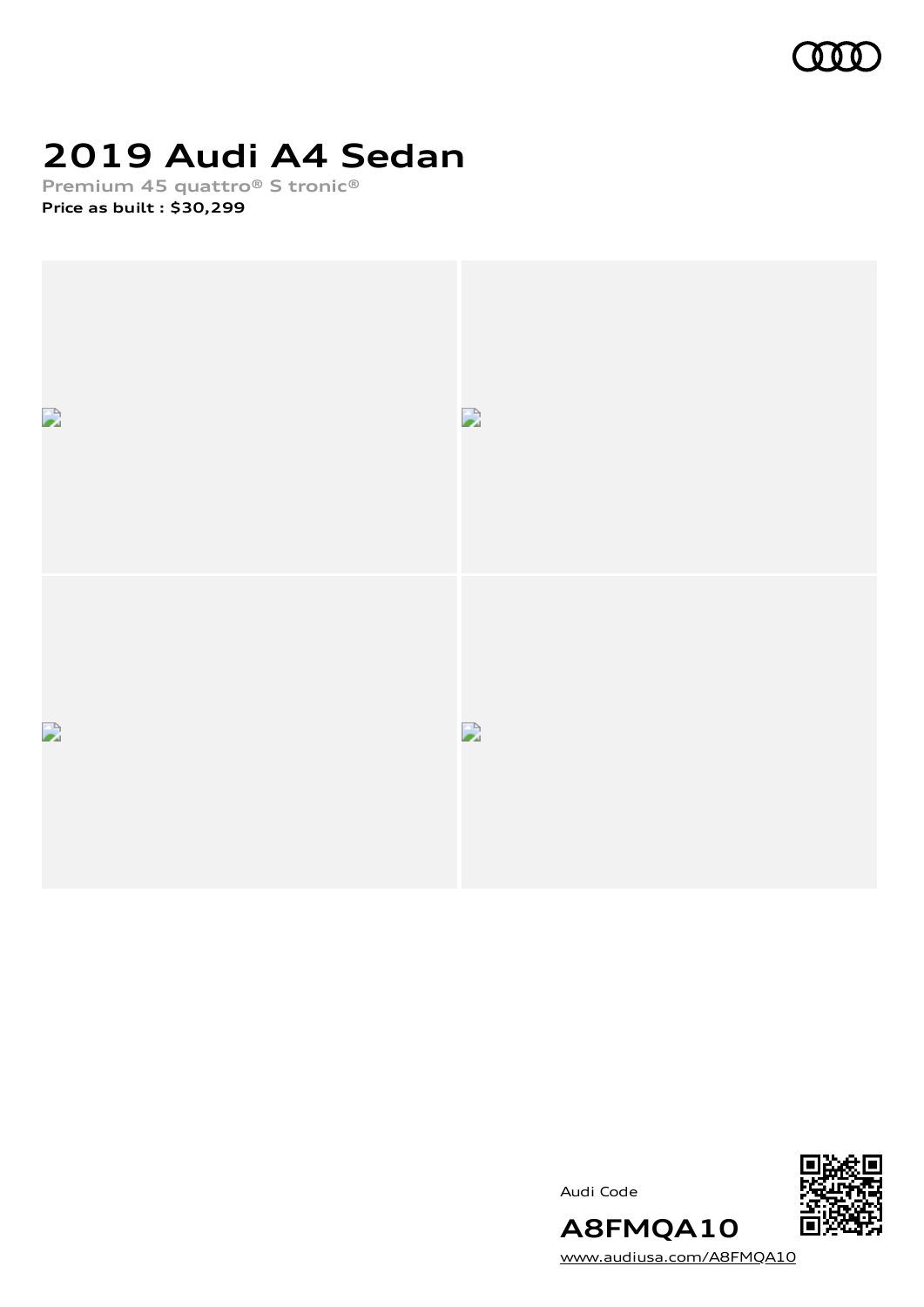## **Summary**

### **Audi 2019 Audi A4 Sedan** Premium 45 quattro® S tronic®

**Price as buil[t](#page-10-0)** \$30,299

### **Exterior colour**

Brilliant Black

### $\overline{\phantom{a}}$

#### **Further Information**

|                 | N٥           |
|-----------------|--------------|
| Mileage         | 34,838 miles |
| Type of vehicle | Used car     |

**Warranty**

### **Interior colour**

| Black |
|-------|
| Black |
| Black |
| Black |
|       |

#### **Audi Code** A8FMQA10

**Your configuration on www.audiusa.com** [www.audiusa.com/A8FMQA10](https://www.audiusa.com/A8FMQA10)

**Commission number** 8aca373b0a0e09b05160

### **Technical Specifications**

| Engine type                  | 2.0-liter four-cylinder                       |
|------------------------------|-----------------------------------------------|
| stroke                       | Displacement/Bore and 1,984/82.5 x 92.8 cc/mm |
| Torque                       | 273 @ 1,600 - 4,500 lb-ft@rpm                 |
| Top track speed              | 130 mph mph $1$                               |
| Acceleration (0 - 60<br>mph) | 5.6 seconds seconds                           |
| Recommended fuel             | Premium                                       |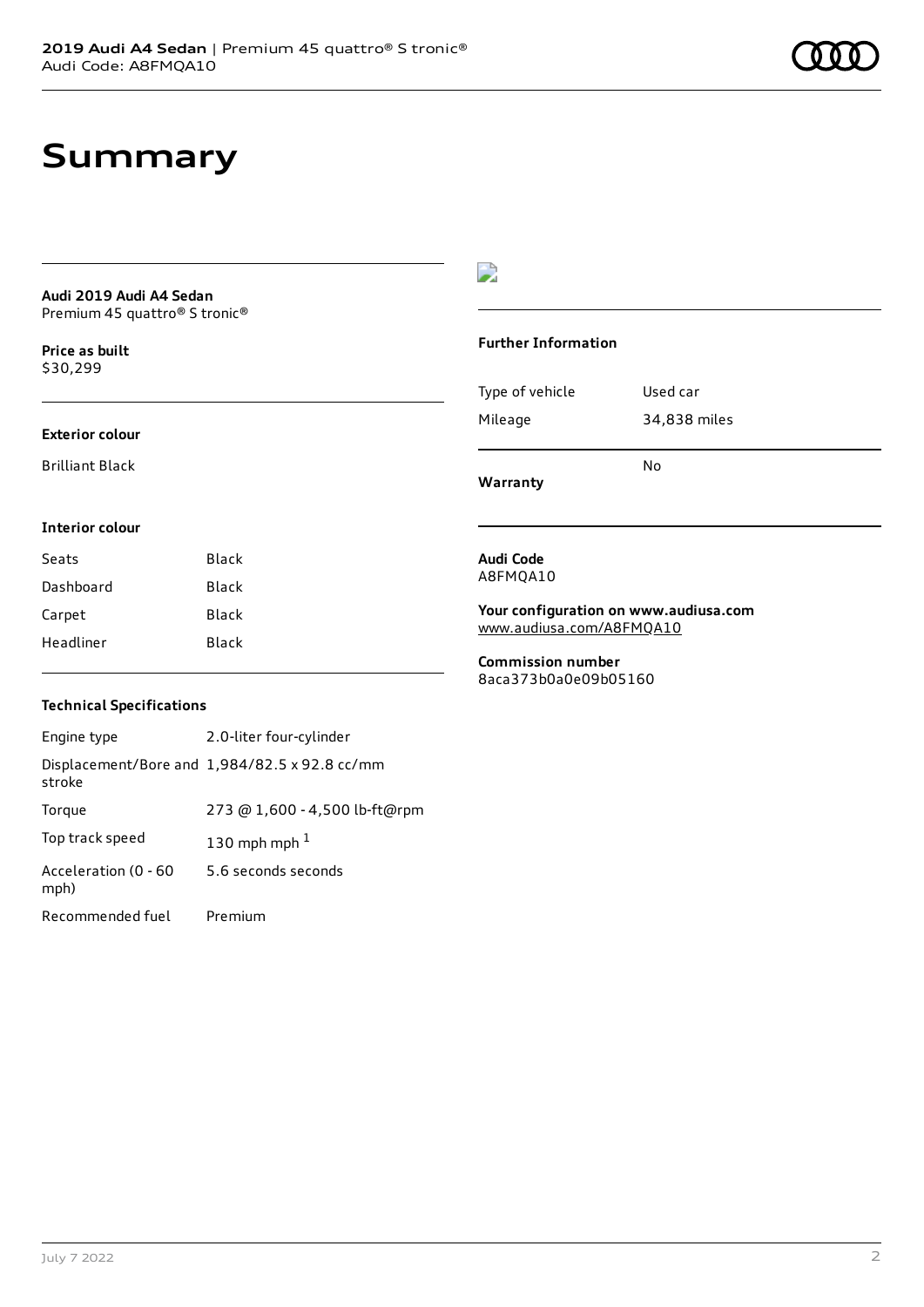# **Equipment**

Brilliant Black

Audi advanced key-keyless start, stop and entry

Power-adjustable, heated exterior side mirrors with memory

Convenience package

Audi pre sense® rear

Audi side assist

SiriusXM® Satellite Radio





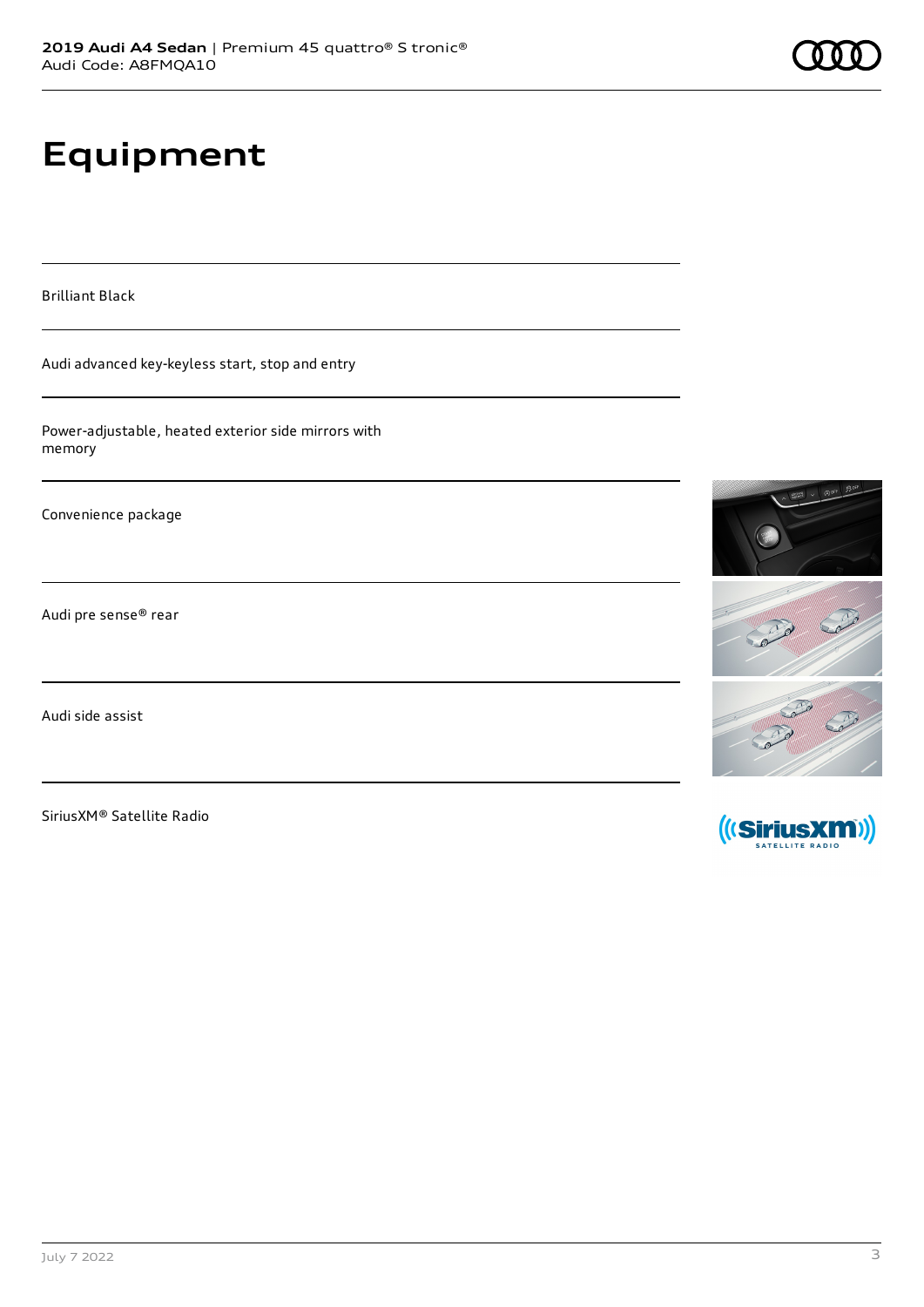# **Standard features**

### **Safety and Security**

| 4UH | Driver and front passenger dual-stage<br>airbags                 |
|-----|------------------------------------------------------------------|
| UH1 | Electromechanical parking brake                                  |
| 8T2 | Cruise control with coast, resume and<br>accelerate features     |
| VC2 | Garage door opener (HomeLink®)                                   |
| 4H3 | Integrated child door locks in rear doors                        |
| 6Y2 | Top speed electronically limited to 130 mph                      |
| QZ7 | Electromechanical power steering                                 |
| 7K6 | Tire-pressure monitoring system                                  |
| 4X3 | Front thorax side airbags and Sideguard®<br>head curtain airbags |
| 3B7 | Lower Anchors and Tethers for Children<br>(LATCH) in rear seats  |
|     |                                                                  |

### **Exterior**

| 0P <sub>0</sub> | Dual exhaust outlets with chrome tips                    |
|-----------------|----------------------------------------------------------|
| 1S1             | Car jack                                                 |
| 1 B A           | Dynamic suspension system                                |
| 8IH             | Xenon plus headlights with LED daytime<br>running lights |
| HM <sub>2</sub> | 17" 225/50 all-season tires                              |
| 8SP             | LED taillights with dynamic turn signals                 |
| 4KC             | Heat-insulating glass                                    |
| 0 <sub>NB</sub> | S line® fender badge                                     |
| 47B             | Aluminum trim around exterior windows                    |
| V17             | 17" 5-arm-dynamic design wheels                          |

### July 7 2022 4

| <b>Interior</b> |                 |
|-----------------|-----------------|
| OE1             | Storage package |

- 3FE Sunroof
- VT5 S line® stainless steel door sill inlays
- 6NJ Cloth headliner
- 9AQ Three-zone automatic climate control
- 4L7 Auto-dimming interior rear view mirror with digital compass
- QQ1 LED interior lighting package
- 1XW Three-spoke multifunction steering wheel with shift paddles
- 6E3 Front center armrest
- 4E2 Electric tailgate/trunk lid release from inside
- 5XF Dual front sun visors with lighted vanity mirrors
- 3NT Split folding 40/20/40 rear seatbacks
- N1F Leather seating surfaces
- 4A3 Heated front seats
- 5MG Dark Brown Walnut Wood inlays

### **Infotainment and Driver Assistance**

| 6K8             | Audi pre sense® basic and Audi pre sense®<br>city                                                                     |
|-----------------|-----------------------------------------------------------------------------------------------------------------------|
| 2H1             | Audi drive select                                                                                                     |
| IW <sub>3</sub> | Audi connect CARE assistance and security<br>services                                                                 |
| UI <sub>2</sub> | Audi smartphone interface including Apple<br>CarPlay <sup>™</sup> and Google™ Android Auto™ for<br>compatible devices |
| KA <sub>2</sub> | Rear view camera                                                                                                      |
| 9VD             | Audi sound system                                                                                                     |
|                 |                                                                                                                       |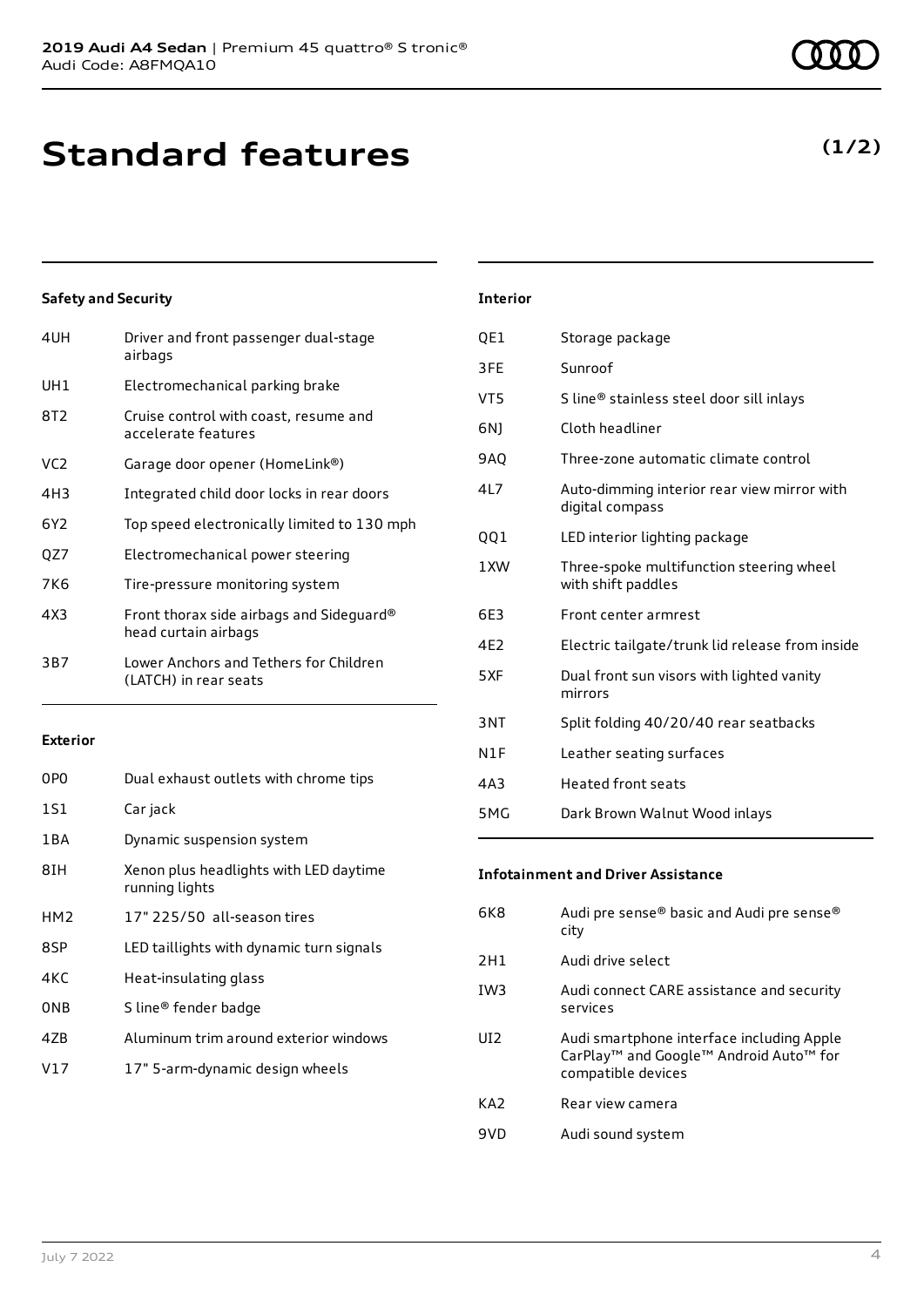**(2/2)**

## **Standard features**

### **Infotainment and Driver Assistance**

- 9S7 Color driver information system
- 7UH Connectivity package
- I8S MMI® radio low
- 9ZX BLUETOOTH® wireless technology preparation for compatible devices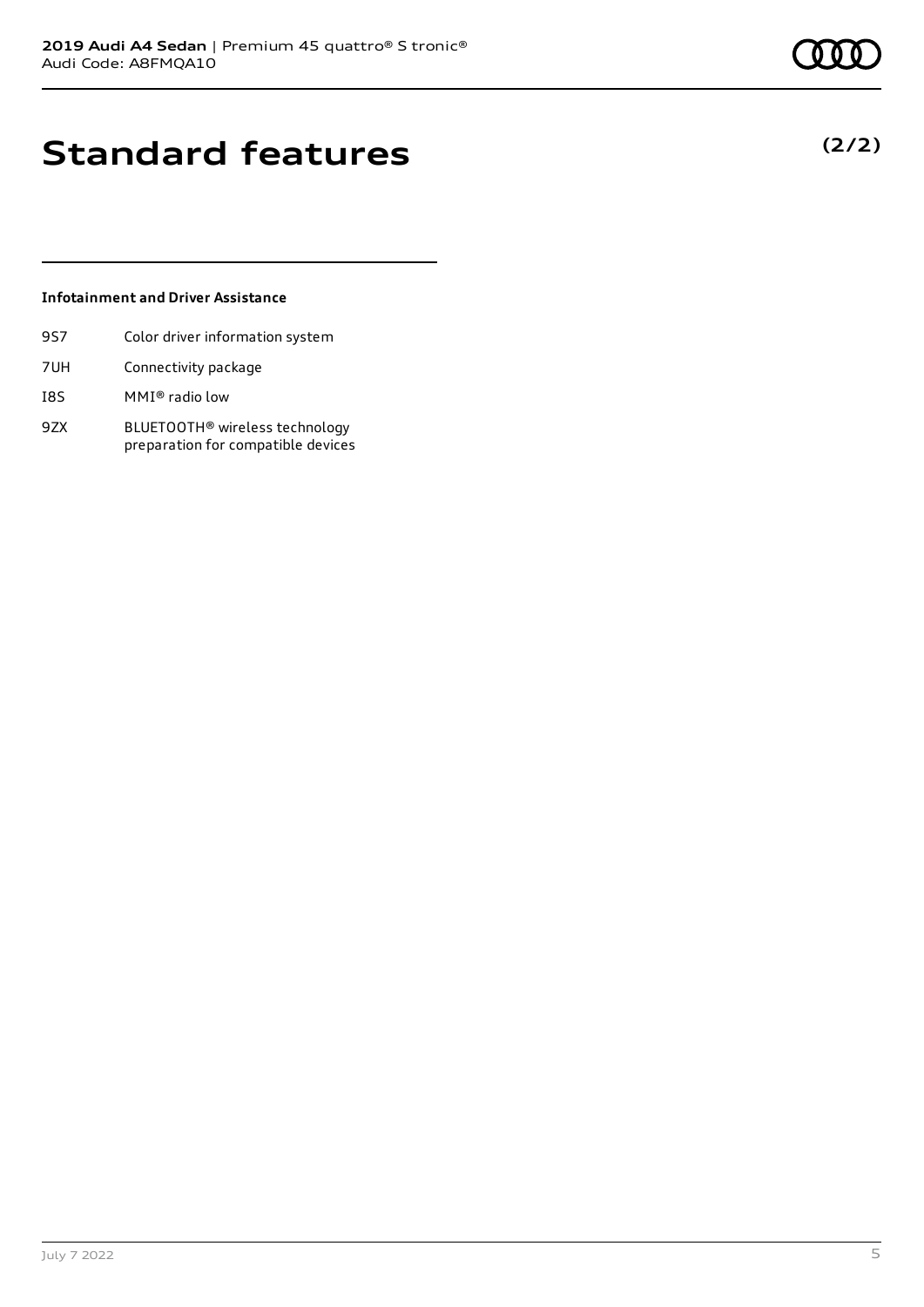# **Dealer remarks**

Certified. 2019 Audi A4 2.0T Premium quattro Brilliant Black CARFAX One-Owner. 2.0L I4 TFSI DOHC 7-Speed Automatic S tronic quattro 23/34 City/Highway MPG Audi Certified!!, Bluetooth, Hands-free, Backup Camera, CD Player, Cruise Control, Heated Seats, Keyless Entry, Leather Seats, Multi-zone Climate Control, Portable Audio Connection, Power Locks, Power Windows, Premium Audio, Premium Wheels, Security System, Steering Wheel Controls, Quattro AWD, All Wheel Drive, Sunroof, ABS brakes, Alarm System w/Motion Sensor, Alloy wheels, Audi Advanced Key, Audi Pre Sense Rear, Audi Side Assist w/Rear Cross Traffic Assist, Auto-Dimming Exterior Mirrors, Compass, Convenience Package, Electronic Stability Control, Front dual zone A/C, Heated door mirrors, Heated Front Bucket Seats, Heated front seats, Illuminated entry, Low tire pressure warning, Memory for Driver's Seat, Power moonroof, Remote keyless entry, SiriusXM Satellite Radio, Traction control.

Audi Certified pre-owned Details:

\* Vehicle History

\* Includes 24/7 Roadside Assistance emergency towing, collision, jump start, flat tire change, emergency fuel service, lock-out service, extrication service, Audi assist, CARFAX Vehicle History Report and SiriusXM satellite radio complimentary 90 day subscription. If Audi New Vehicle Limited Warranty (NVLW) coverage remains at time of CPO purchase, CPO Limited Warranty Coverage commences upon expiration of NVLW and continues until 5 years from vehicle's original in-service date with no mileage limitation. If NVLW coverage has expired at time of CPO purchase, CPO Limited Warranty coverage commences at time of purchase and continues for 12 months with no mileage limitation. Limited warranty is transferable between private parties.

- \* Transferable Warranty
- \* Roadside Assistance

\* Limited Warranty: 12 Month/Unlimited Mile beginning after new car warranty expires or from certified purchase date

- \* Warranty Deductible: \$0
- \* 300+ Point Inspection

Our Internet Market Value Pricing mission at Bell Audi is to present fair, competitive market value pricing to all of our customers. Audi Certified & Pre-Owned Internet Market Value Pricing is achieved by polling over 40,000 websites hourly. This ensures that every one of our customers receives real-time Market Value Pricing on every vehicle we sell. We do not artificially inflate our new or preowned prices in the hopes of winning a negotiating contest with our customers! We do not play pricing games, we save customers time, frustration, and present a Truly Exceptional purchase experience. Our inventory moves extremely quickly. PLEASE BE SURE TO SECURE YOUR APPOINTMENT.

Bell Audi is the #1 Volume Certified Audi Dealer in New Jersey and the Northeast. We have also been consistently ranked as one of the TOP TEN Audi Certified volume dealers in the Country!!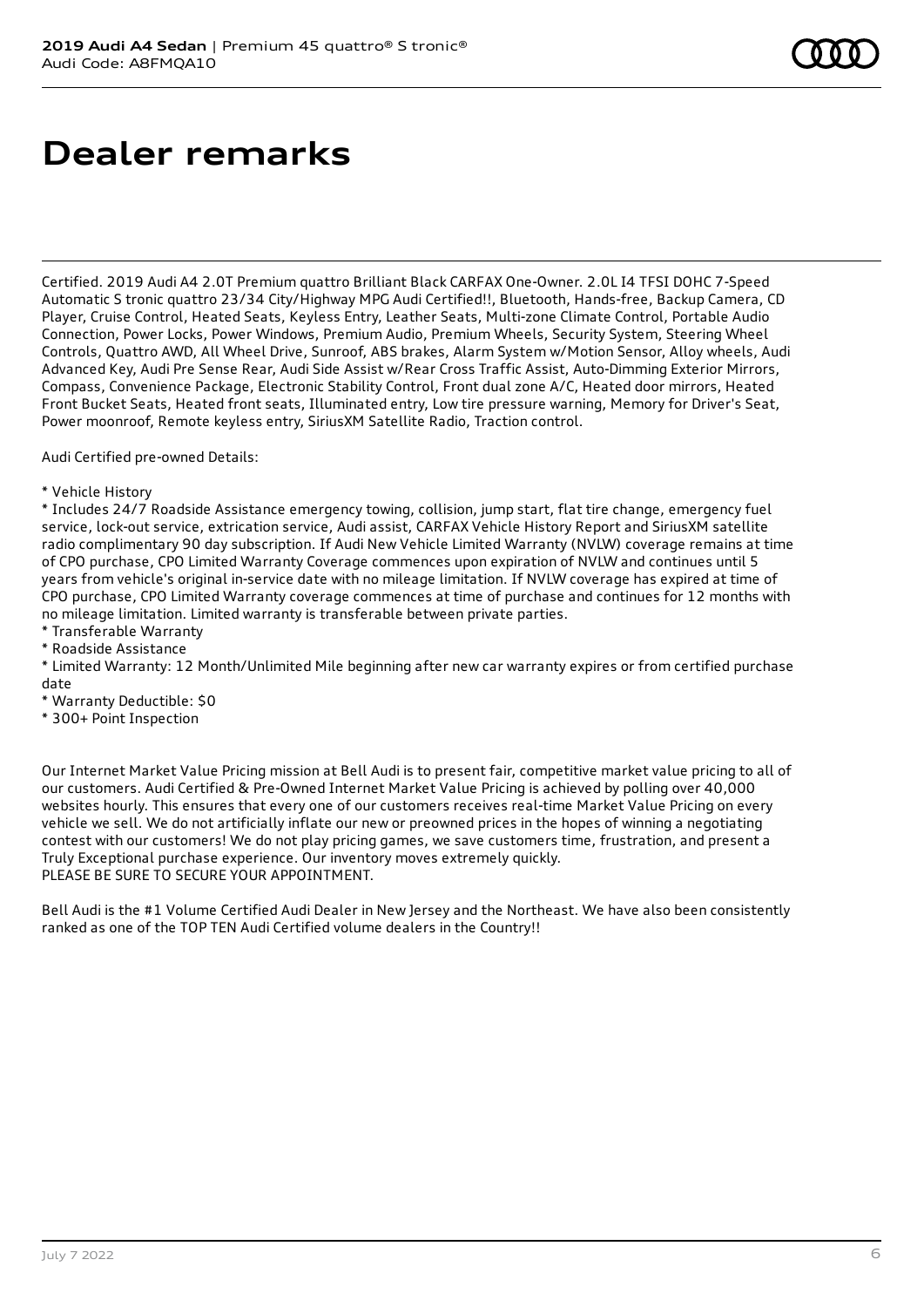# **Technical Specifications**

### **Engineering | Performance**

| Engine type                                 | 2.0-liter four-cylinder                       |
|---------------------------------------------|-----------------------------------------------|
| Acceleration (0 - 60<br>mph)                | 5.6 seconds seconds                           |
| Power Level                                 | 45                                            |
| Engine block                                | Cast-iron                                     |
| Induction/fuel injection Turbocharged/TFSI® |                                               |
| Cylinder head                               | Aluminum-alloy                                |
| Max. output ps/hp                           | 248 @ 5,000 - 6,000 @ rpm                     |
| stroke                                      | Displacement/Bore and 1,984/82.5 x 92.8 cc/mm |
| Top track speed <sup>1</sup>                | 130 mph mph                                   |
| Torque                                      | 273 @ 1,600 - 4,500 lb-ft@rpm                 |
| Valvetrain                                  | 16 valve DOHC with Audi valvelift             |

### **Electrical system**

| Alternator | 14 Volt - 110-150A  |
|------------|---------------------|
| Battery    | 12 Volt - 420A/70Ah |

### **Transmission | Drivetrain**

| Gear ratios: 6th         | 0.508:1                                                                                                     |
|--------------------------|-------------------------------------------------------------------------------------------------------------|
| Gear ratios: Final Drive | 4.270:1                                                                                                     |
| Gear ratios: 7th         | 0.386:1                                                                                                     |
| Gear ratios: 4th         | 1.057:1                                                                                                     |
| Transmission             | Seven-speed S tronic <sup>®</sup> dual-clutch<br>transmission with quattro <sup>®</sup> all-<br>wheel drive |
| Gear ratios: 5th         | 0.738:1                                                                                                     |
| Gear ratios: 2nd         | 2.190:1                                                                                                     |
| Gear ratios: 3rd         | 1.517:1                                                                                                     |
| Gear ratios: Reverse     | 2.750:1                                                                                                     |
| Gear ratios: 1st         | 3.188:1                                                                                                     |
|                          |                                                                                                             |

### **Steering**

| Steering type                             | Electromechanical speed-sensitive<br>power steering system |
|-------------------------------------------|------------------------------------------------------------|
| Turning diameter, curb-38.1 ft<br>to-curb |                                                            |
| Steering ratio                            | 15.9:1                                                     |

### **Suspension**

| Front axle | Five-link front independent steel<br>spring suspension |
|------------|--------------------------------------------------------|
| Rear axle  | Five-link rear independent steel<br>spring suspension  |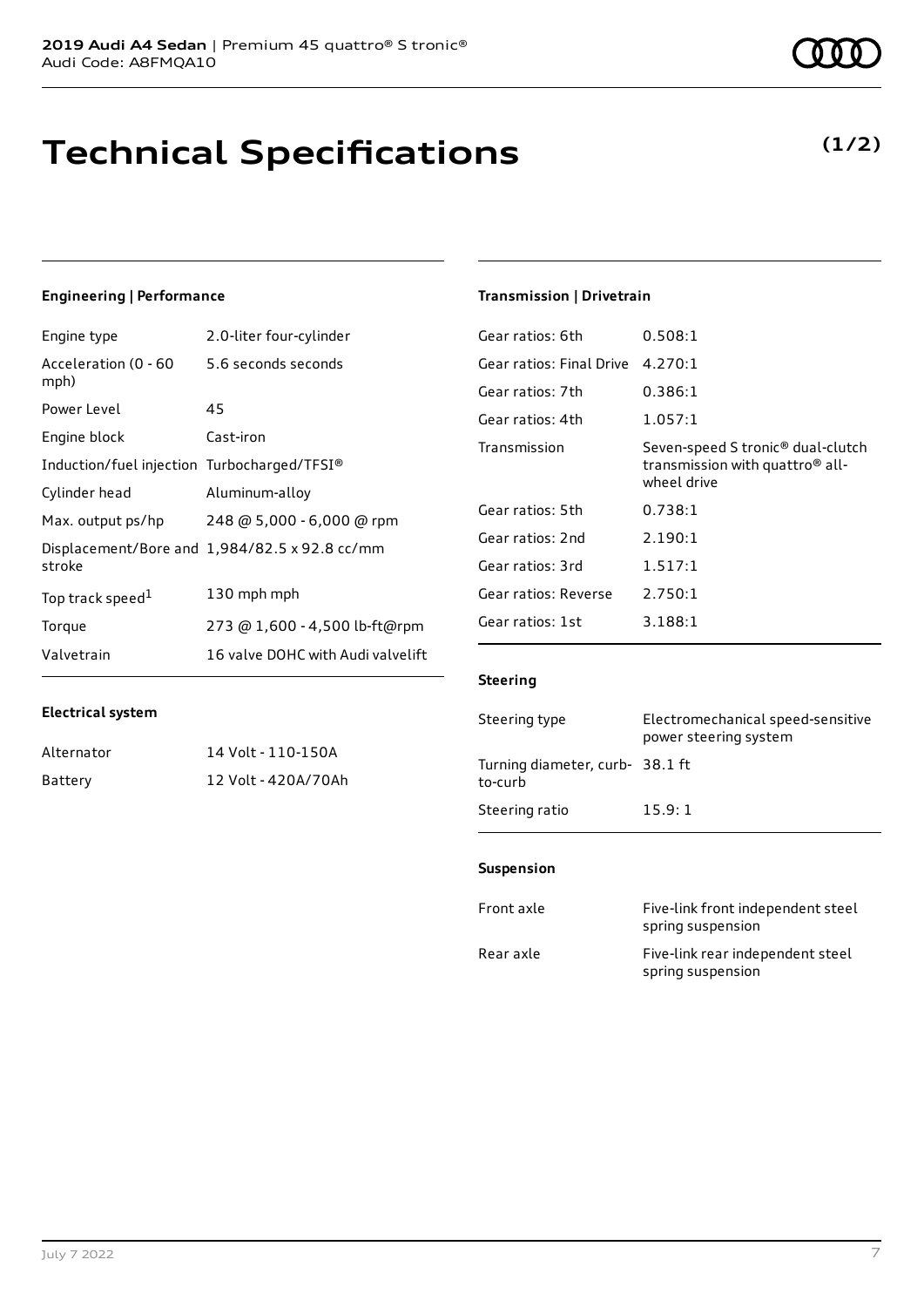# **Technical Specifications**

### **(2/2)**

### **Brakes**

| Front brakes         | 13.3 (ventilated disc) in                                                                                                            | Seating capacity                          | 5       |
|----------------------|--------------------------------------------------------------------------------------------------------------------------------------|-------------------------------------------|---------|
| Rear brakes          | 13.0 (ventilated disc) in                                                                                                            | Shoulder room, rear                       | 54.5 in |
| Parking brake        | Electromechanical                                                                                                                    | Head room with front<br>sunroof           | 38.9 in |
| <b>Body</b>          |                                                                                                                                      | Leg room, rear                            | 35.7 in |
| Material             |                                                                                                                                      | Shoulder room, front                      | 55.9 in |
|                      | Lightweight construction<br>technology - multi-material body<br>construction (steel and aluminum<br>composition) and multistep anti- | Head room with rear<br>sunroof            | 37.4 in |
|                      |                                                                                                                                      | Leg room, front                           | 41.3 in |
|                      | corrosion protection<br>Multistep anti-corrosion protection                                                                          | Cargo volume, rear<br>seatbacks up/folded | 13.0 cu |
| Corrosion protection |                                                                                                                                      |                                           |         |

**Interior measurements**

13.0 cu ft, cu ft

#### **Warranty | Maintenance**

| Warranty    | 4-Year/50,000 mile Audi New<br>Vehicle Limited Warranty                                  |
|-------------|------------------------------------------------------------------------------------------|
| Maintenance | 12-month/10,00 mile (whichever<br>occurs first) NO CHARGE first<br>scheduled maintenance |

#### **Exterior Measurements**

| Height                                   | 56.2 in  |
|------------------------------------------|----------|
| Overall width without 72.5 in<br>mirrors |          |
| Length                                   | 186.1 in |
| Wheelbase                                | 111.0 in |
| Drag coefficient                         | 0.27 Cw  |
| Overall width with<br>mirrors            | 79.6 in  |
| Track rear                               | 61.2 in  |
| Track front                              | 61.9 in  |
| Curb weight                              | 3,627 lb |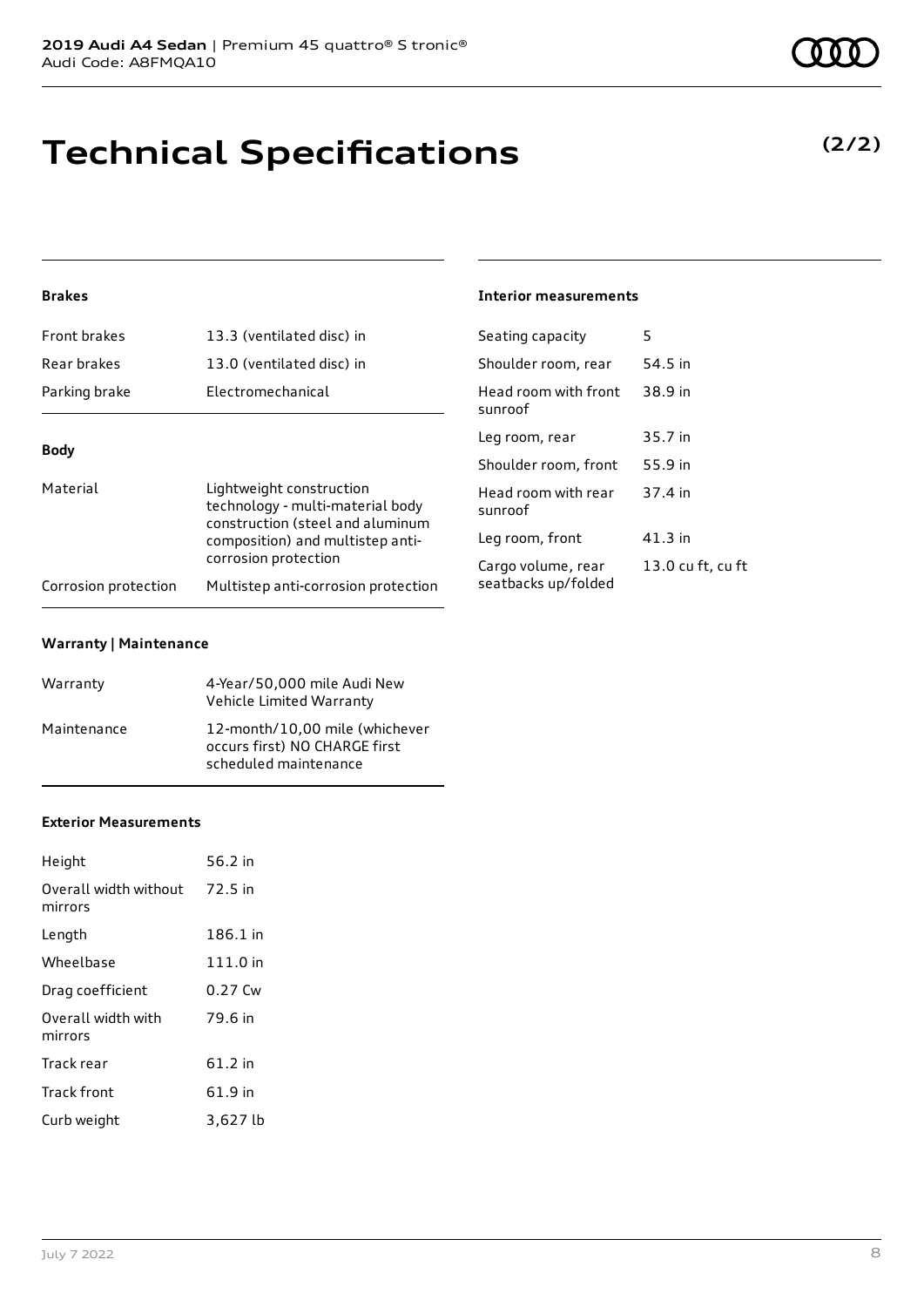## **Consumption- and emission**

### **Consumption by NEDC**

| urban       | $23$ mpg |
|-------------|----------|
| extra-urban | 34 mpg   |
| combined    | 27 mpg   |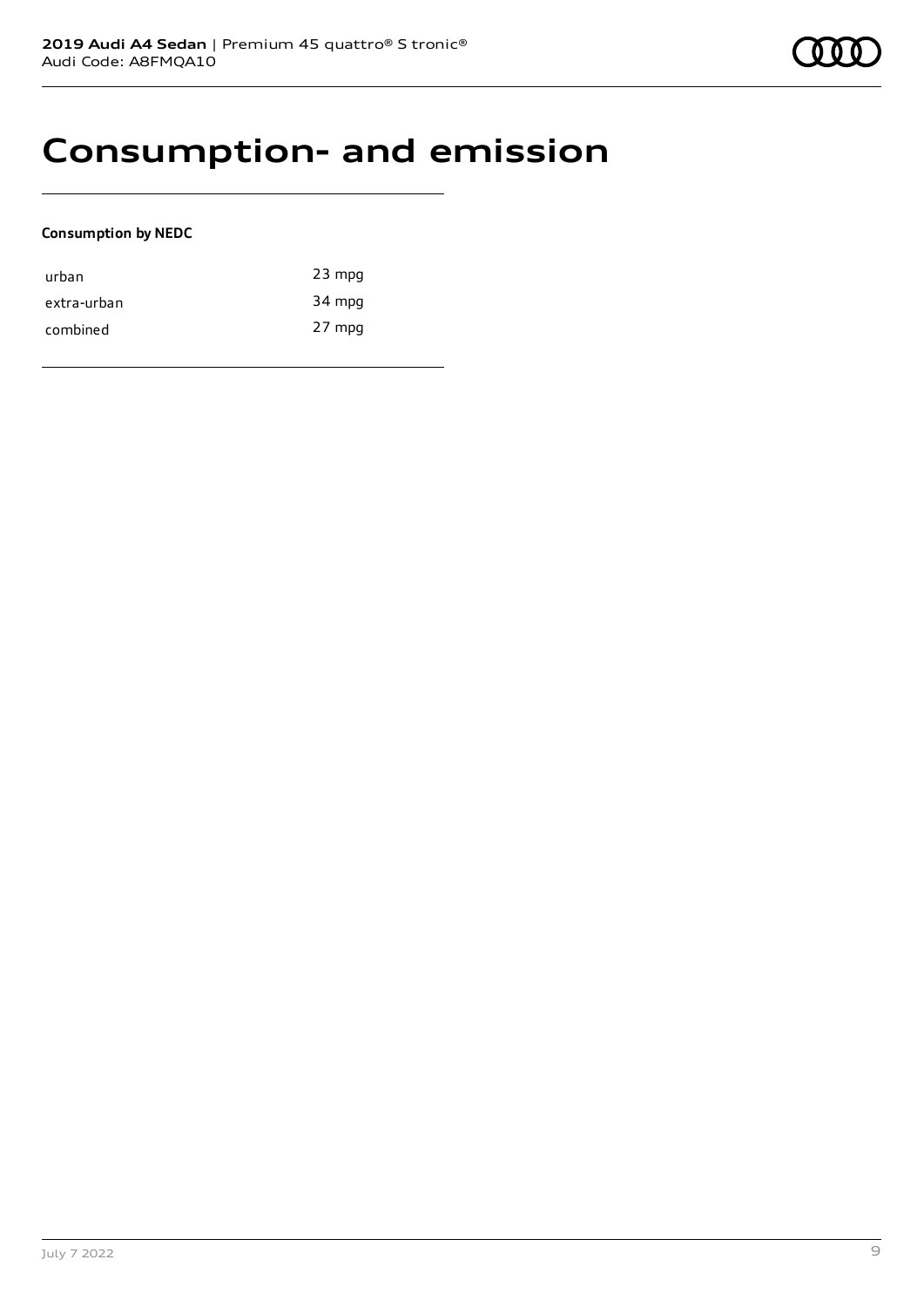

### **Contact**

Dealer **Bell Audi**

782 U.S. Route 1 08817 Edison NJ

Phone: +17323882800 FAX: 7323887838

www: [https://www.bellaudi.com](https://www.bellaudi.com/)